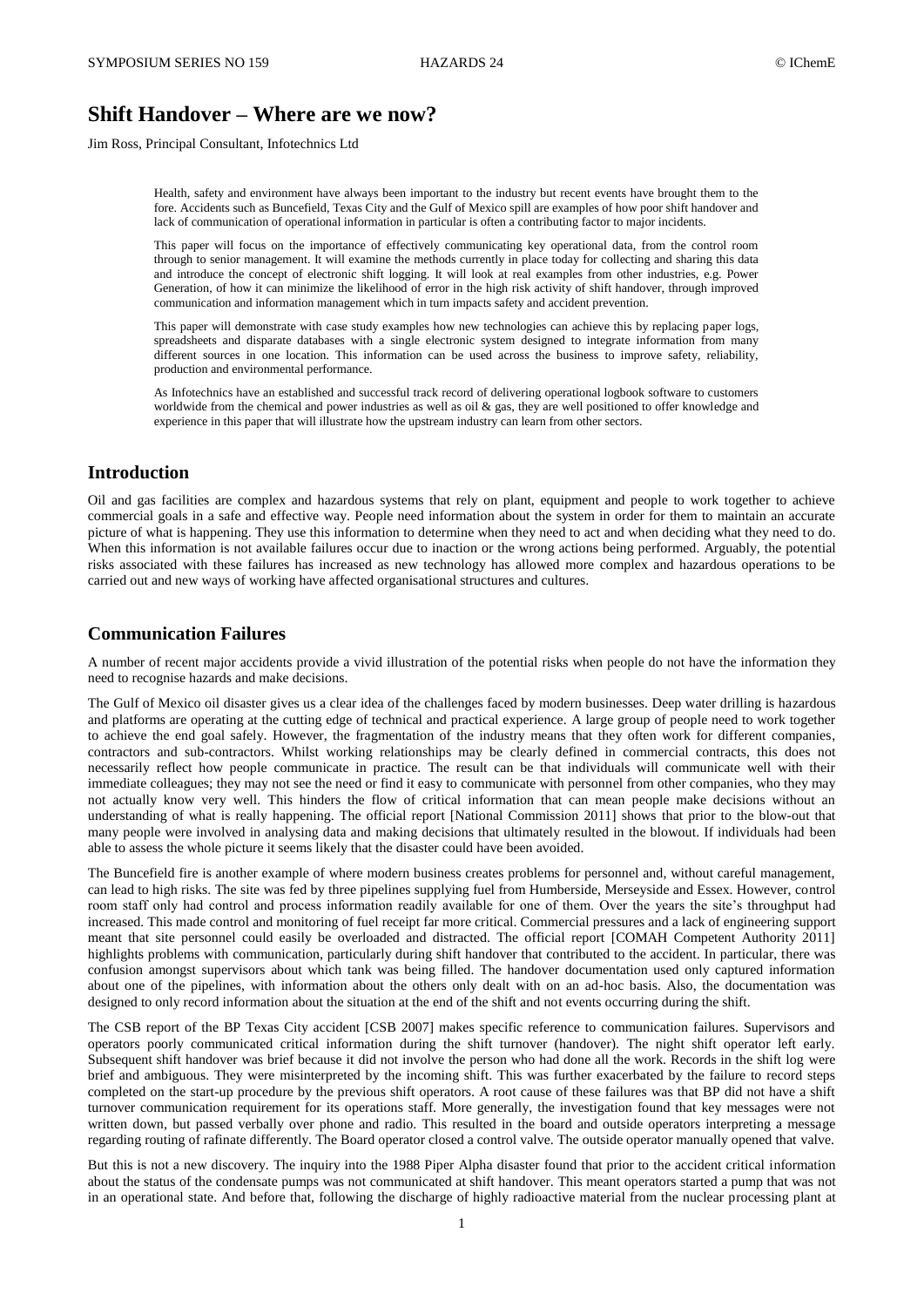Sellafield in 1983, it was found that failures of communication between shifts created confusion regarding the contents of a particular tank that was pumped to sea.

## **Other Industries**

Oil and gas is not the only industry that has identified problems with communication resulting in accidents. The inquiry of the loss of Bourbon Dolphin anchor handling vessel [Commission of Inquiry 2008] cites problems with crew handover resulting in activities being carried out that were beyond the safe capability of the vessel.

The medical industry is another that has identified communication failures as a significant risk, with the potential to cause harm to patients. Across the NHS a number of documents have been published addressing the issue, particularly related to handover of care. The National Patient Safety Agency states [Junior Doctors Committee 2006] that "Handover of care is one of the most perilous procedures in medicine, and when carried out improperly can be a major contributory factor to subsequent error and harm to patients. This has always been so, but its importance is escalating with the requirement for shorter hours for doctors and an increase in shift patterns of working."

## **The Scale of the Problem**

Whilst a number of accidents have identified communications including shift handover as a contributory cause, it may not appear to be a major problem. However, the Health and Safety Executive's guidance document HSG48 [HSE 1999] states that reliable communication is highly critical to safety; and this seems to be the consensus amongst people working in high hazard industries. From this it is concluded communication failures are probably under-reported and is not necessary something that is examined in any detail as part of accident and incident investigations.

Failures of communication occur for a number of reasons. In general either the information being communicated is incomplete or inaccurate; or the person on the receiving end misunderstands the meaning of the information they are given. There are many reasons why this can occur, with poor presentation of information often being the underlying factor.

Whilst all communication is error prone, the more complex the situation the more likely errors are to occur. For example shift handovers are high risk during times when maintenance is on-going and when there are deviations from normal working. In these situations communications errors are more likely and their consequences can be more significant.

### **Improving Communication**

HSG48 provides advice for improving communication. This includes carefully specifying information that needs to be communicated, using aids such as log books, using more than one communication medium (e.g. both written and verbal), allowing sufficient time and developing communication skills and behaviours.

Despite its importance and the occurrence of numerous incidents influenced by poor communication across industries, it is surprising that there is not more advice available. The reasons for this are not clear, but it is easy to surmise that it is a 'soft' and intangible subject that has probably fallen into the 'too hard' category for many years.

#### **Communication Theory**

One thing is clear, people tend to underestimate how complex the communication process is and consequently over estimate their ability to communicate effectively. The reality is that error is a natural and inevitable aspect of communication because language is inherently imprecise and ambiguous.

A successful communication is one where a person receiving a message achieves exactly the same understanding of that message as the person transmitting it intended. However, the following factors can interfere with this process [Lardner 1999]:

- It is not possible to transfer meanings from one person to another directly. Rather, the receiver creates meaning in his or her mind;
- Anything is a potential message, whether it is intended or not;
- The message received is the only one that counts;
- Taking the above together, unintentional meaning is likely and potential miscommunication is the norm.

Communication requires effort by both parties to avoid miscommunication. Although not infallible, face-to-face communication is generally the most reliable, not necessarily because it is a better way of transferring understanding, but because it allows immediate discussion. In contrast, written communication is generally less reliable because of this lack of immediate feedback.

Adopting mechanisms such as SBAR being used by the UK Health Service (NHS 2010) can assist. The Acronym, which stands for Situation – Background - Assessment – Recommendation, demonstrates that communication needs to be planned and carefully executed if it is to be reliable.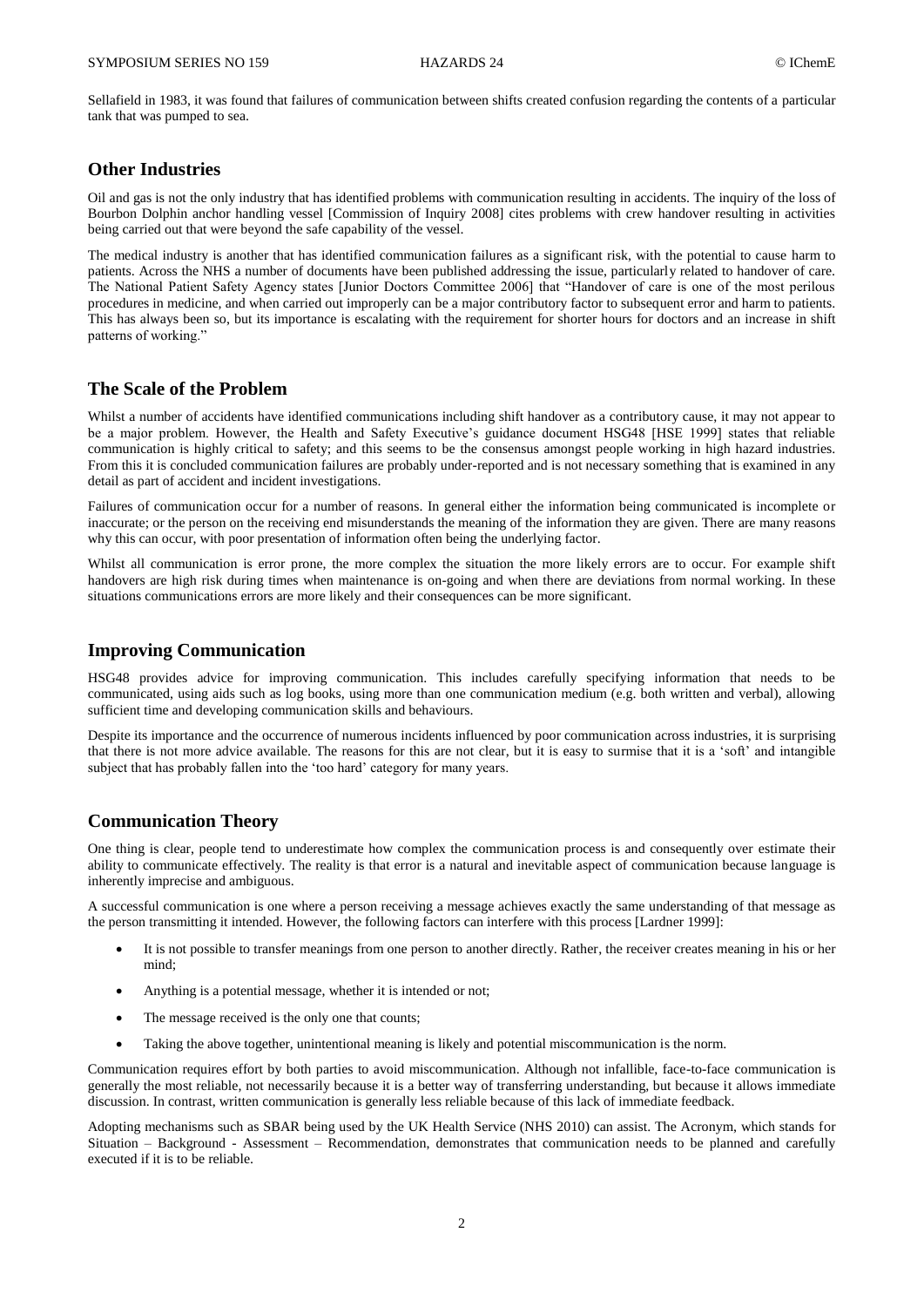#### **Behavioural Aspects**

One of the reasons communication is a difficult topic to address is that individuals' behaviours have such a significant impact on its effectiveness. In this context the following are relevant:

- People need to be willing to say if they do not understand what they have been told;
- They need to be willing to challenge what they have been told:
- They need to be able predict what someone else needs to know;
- They need to show that they are interested in what they are being told;
- They need to make time for the handover.

No procedure or management system can address these issues directly. Whilst guidance can be provided to help people understand what is expected of them, there will be a requirement for continuous supervision and coaching to ensure bad habits are avoided and to drive continual improvement. Given the pressures of work, it is unlikely that this will happen automatically. Shift handover practices are likely to evolve over time. Sometimes this will result in improvement, but at other times short cuts and bad practice may be the result.

### **The Challenges to Improving Handover**

Arguably shift handover is one of the more complex and critical communication events. However, there are reasons why making improvements are difficult. In particular, we must recognise that the individuals involved may not always have incentives to put in the effort required.

The most important person in any handover is the person finishing their shift. The quality of the information they provide and their communication skills will have the greatest influence on how well informed the person starting their shift is. However, at the end of an 8 or 12 hour shift even the most conscientious person will be interested in getting home. Also, some may have the attitude that any problems they leave are going to be dealt with by someone else (i.e. the incoming shift).

It is also true that the person starting their shift can influence the quality of the handover they receive. Asking questions and being interested will tend to improve the quality of the handover. However, they are not in a particularly powerful position because they do not know what questions to ask, especially if key data has not been logged.

Finally, we must recognise that the people typically responsible for improving performance are often not present (i.e. managers) or busy themselves (i.e. supervisors) when handovers are taking place. Most handovers will be carried out unsupervised.

### **An Alternative Perspective**

Changing behaviours is always difficult, especially when the individuals may not perceive a direct benefit. Therefore, it would be useful to have an alternative approach to improving shift handover.

Having studied the communication process it is clear that a lot of information passes between individuals on a continual basis, but that much of it is never captured in a usable form. This means it is only useful to a very small number of people and over a very short time-scale.

Much wider use of it could be made if made available in an appropriate format. If other people were to start accessing that information it would increase the number of stakeholders in the process. More people would have a vested interest in improving communication and would be more likely to intervene if the information they need was not forthcoming. Ultimately it seems likely that a better consensus would be reached over what needs to be communicated.

The proposal here is that electronic logging has great potential to improve communication with clear safety benefits. The beauty of this information being that it reflects what actually happens in practice. Face to face communication will remain the most important part of the handover, but the logs will add structure and detail.

## **A Study of the Information Recorded for Use at Handover**

In order to determine what type of data is recorded for use at handover, a study was conducted at an offshore oil production platform [Brazier 1996]. Copies of pages from log books and handover reports from across the platform were collected covering a seven day period. This information (a stack of paper weighing 3 1/2 kg) was carefully examined to determine what information had actually been recorded about events occurring during the period of interest.

Analysis of the information showed that many of the events recorded in log books and handover reports could be particularly useful for safety and reliability studies, given that they were rarely reported in other systems and this information was a largely untapped resource. The study categorised the information as being related to human error, minor incidents, routine events, and solutions to problems.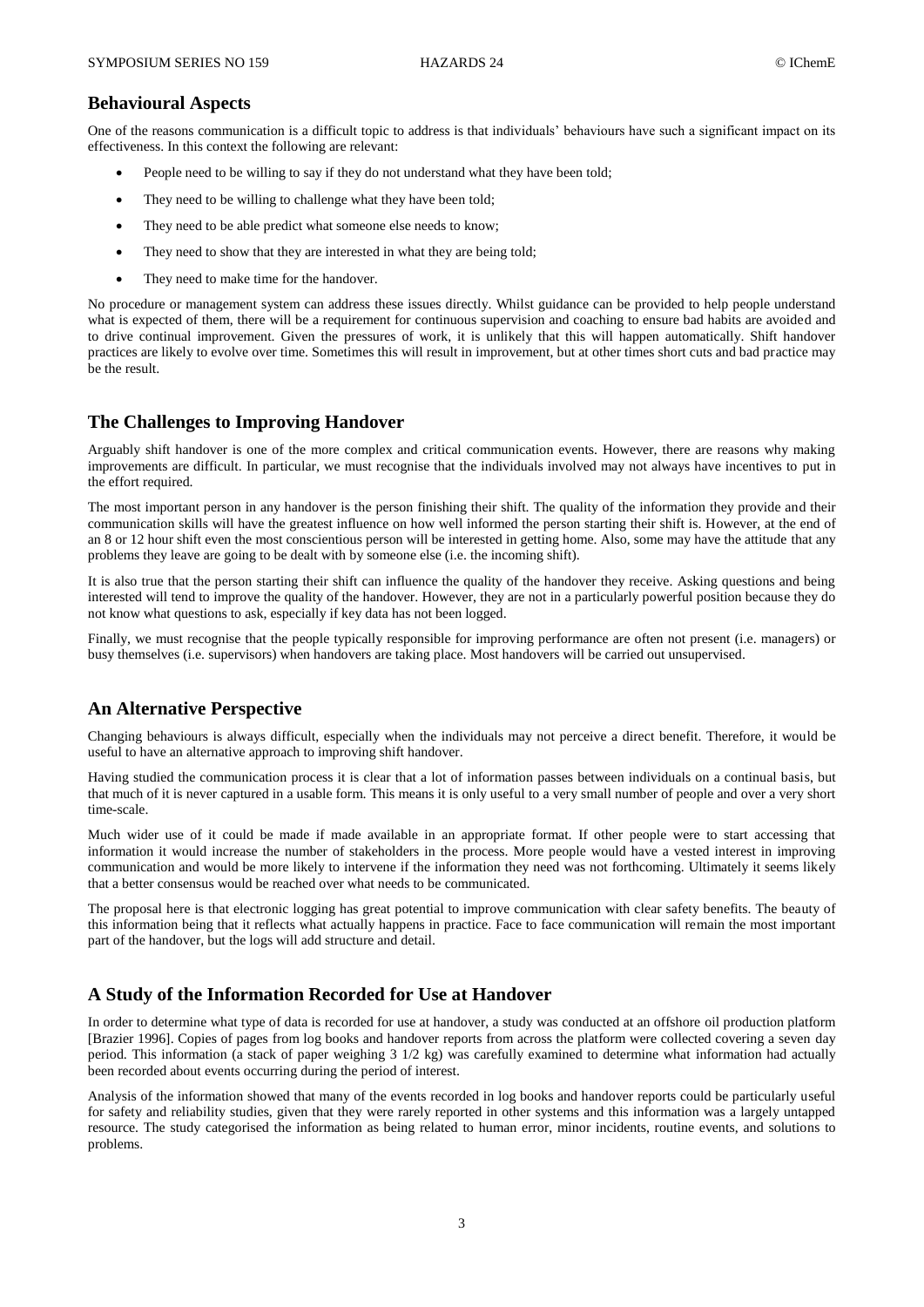#### **Human Error**

There is a general consensus that human error is a significant cause of accidents and incidents. Also, that many of those errors occur frequently with minimal consequence, and only on occasions combine with other events and conditions to cause an accident. Therefore, it is particularly useful to know about the errors that occur routinely, but these are rarely reported through formal channels. The following errors were found in log books examined in this study:

- Valve 'inadvertently' closed delayed the return of equipment to service;
- Gas leak from a newly fitted gasket system had to be shut down and joint remade;
- Parts missing from replacement components (two events) delays in critical repairs because components were supplied with parts missing;
- Part missed when assembling equipment oil leak occurred, equipment had to be shut down, dismantled and reassembled again;
- Incomplete modification pipework modified but control system was not. An additional task was required to rectify;
- Error in job description diving work was delayed because instructions referred to an incorrect valve location;
- Unable to find an up to date drawing delays whilst a drawing showing all recent modifications was found;
- Data lost from computer disk system temporarily unavailable whilst backup data was recovered.

None of these errors had significant consequences, which explains why they were not reported through more formal channels. However, any error indicates a problem that in other circumstances could have contributed to more serious events. Having information about the errors that occur more readily available would be useful for ensuring risk assessments are accurate and for prioritising human factors activities.

#### **Minor Incidents**

Most companies now have near miss reporting systems that mean all incidents should be reported no matter how minor the consequences are. In practice the effort of reporting an incident is often perceived as outweighing the benefit. This study found 15 events recorded in log books and handover reports that could be considered as incidents, in addition to the human errors described above. Examples included:

- Unplanned hydrocarbon releases (three events) small oil slicks observed on the sea following activities and a valve found to be leaking gas;
- Equipment failures (eight events) chemical dosing pumps failing simultaneously, generator and compressor trips, compressors failed to start and an emergency shutdown valve did not close during a test;
- Equipment found to be inoperable (four events) pressure override switch broken, pump operating at high temperature, pig receiver door damaged and pressure gauge pipework blocked.

The fact that incidents are being recorded suggests that log books and handover reports may provide an alternative mechanism for capturing these events. The advantage is that the reporter does not have to report the same information twice whilst the information is still immediately available for shift handover. However, the study showed that information about why these incidents occurred was often missing. This suggests that effort will be required if such an approach is taken to ensure the information about why events occur is recorded to allow further investigation.

# **Routine Tasks**

It is a bit of an anomaly, but the tasks people perform most frequently are often the ones we know least about. This is because they are often not covered by procedures and, when performed successfully, there is little indication to show they occurred. Because of this it is easy to think they are not important, but this is not the case. In fact, when considering plant reliability it is particularly useful to know what routine tasks are performed, their frequency, their duration and success rate. This study showed that this information can often be extracted from log books and handover reports. Of particular interest was that operators recorded 120 different routine tasks that had been performed in the seven day period. Whereas maintenance tasks are often captured in a management or recording system, operations tasks are usually not captured anywhere else.

The study concluded that the information about routine tasks recorded in log books and handover reports is probably more accurate than other sources of information because it is a record of what actually happens (i.e. rather than a pre-defined schedule which may not always be followed). Therefore, it was potentially particularly useful for reliability studies.

## **Solutions to Problems**

One reason we continue to employ people on facilities, despite advances in technology, is that they are good at dealing with unforeseen events and developing ad hoc solutions to problems. Understanding how people deal with events can give us a very useful insight into how they understand the systems they deal with. Where successful, solutions to problems can be shared so that others can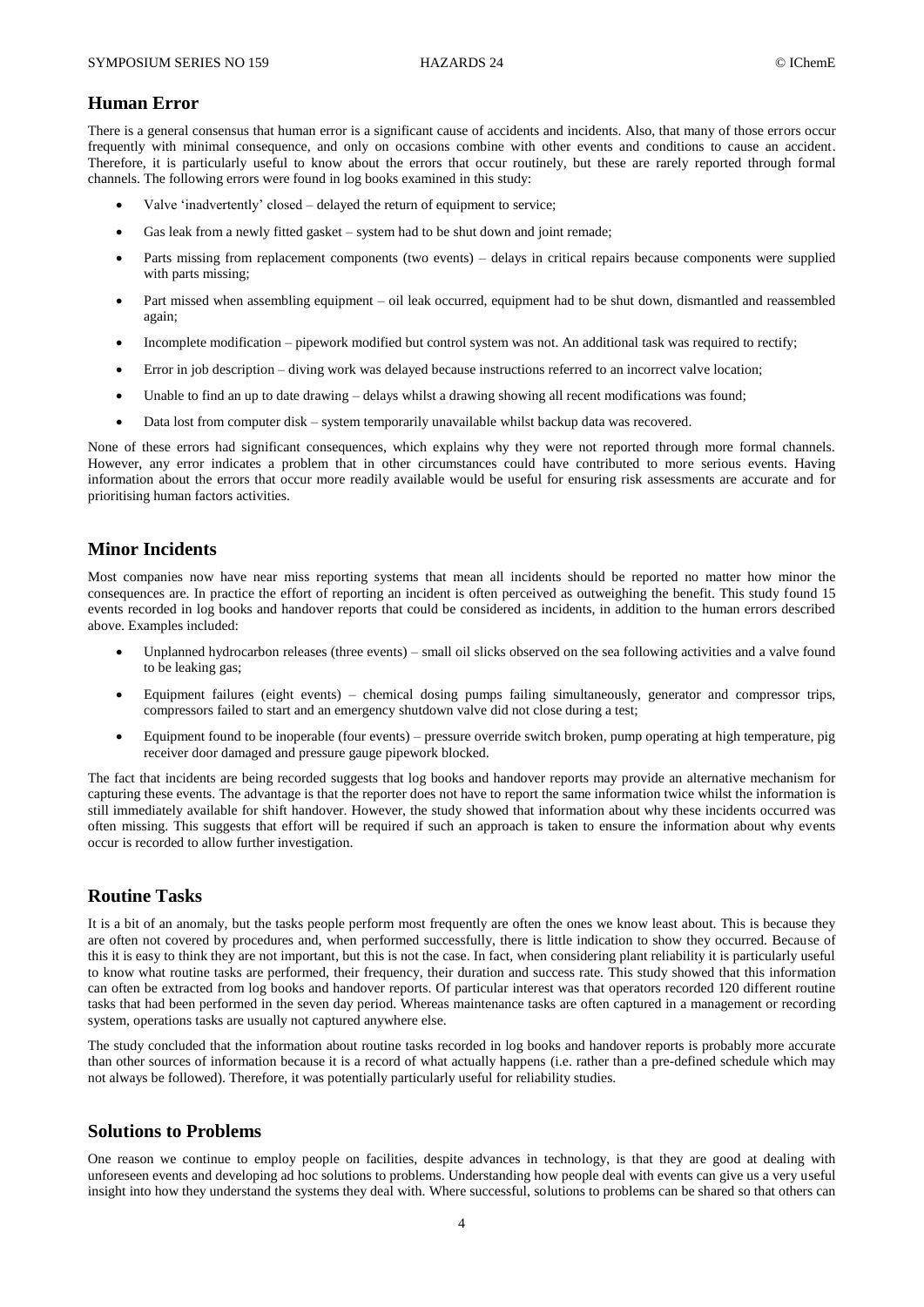use them in the future. However, it is important to know about any temporary or experimental solutions, as they may contribute to problems in the future.

This study found that solutions to problems were often recorded in log books and handover reports.

For example:

- The need to release trapped pressure to reset an alarm;
- A production well that will only flow at low pressure;
- Another production well that would restart flowing if left for a while;
- The need to reduce gas pressure to start a turbine;
- Use of a 'similar' spare part where the correct one was not available;
- Manually manipulating a valve to stop it sticking;
- Using plastic sealing compound instead of a gasket to prevent a leak.

In each of these cases the operators were clearly solving the immediate problem. The successful solutions may be useful for others. In a number of cases it appears that the solution may not be fully approved, and hence it may be important in the future to know what has been done. A number of additional instances were recorded where people logged their suspicions about the cause of a problem being experienced, but where they had not been able to test them out. In these cases these assumptions may assist personnel tasked with solving the problem in the future.

## **Improving Communication by Making Data Available**

The study described above shows that the information used at handover can have a much wider application. However, extracting that information is not usually easy because much of it is in handwritten log books. Even though computers are now being used to record events and prepare handover reports, many use word processor or spreadsheet packages, or simple databases. Whilst these make the information more legible and hence may help people carrying out handovers, they do little to improve the availability of data and so do not fundamentally increase the number of stakeholders in the process with a direct incentive to drive improvement.

## **A More Sophisticated Database**

It is one thing to capture information. It is another to make it readily available for people to use. A database can assist in this process, but to be effective the following needs to be understood:

- To get the full picture, it is usually necessary to have input from more than one area of the business;
- It is useful to be able to consider logged information alongside the relevant 'hard' process data;
- Information may be required in different formats for different purposes.

To address these issues it becomes apparent that the current approach of having lots of individual log books and handover reports will never allow the potential of the data stored to be realised. Instead a system is required that acts as a source of information that can be used during shift handover, but has a much wider use across the business. At the same time any system used to make data available and improve communication must be easy to use; otherwise the efforts may be counter-productive.

### **Practical Requirements**

History is littered with lots of examples where technology based products have failed to achieve their potential because they were not used as intended. In this case it is no use developing a database system that people do not record information in or extract the useful data. Therefore the following are the minimum requirements:

Logging of information must be simple, to be really valuable the information must not only say what has happened, but explain why;

- Information must be highly visible so that people know what is happening;
- Analysis of historical information must be possible.

It is essential that end users are actively involved in developing the system to both embed their experience into the system and to ensure they understand the objectives of the new approach. In this case operator involvement is key to ensuring information logging will be practical and efficient. However, there will be other end users who have different needs, particularly in extracting and analysing data. A consensus is required about what constitutes the optimum solution for all end users.

It is important to recognise that this is not just an exercise of transferring a current log system to computer, as the benefits of this are quite limited. Therefore, as some of the concepts will be new to the end users, it is equally important to involve people who can input information about what can be achieved with such as system.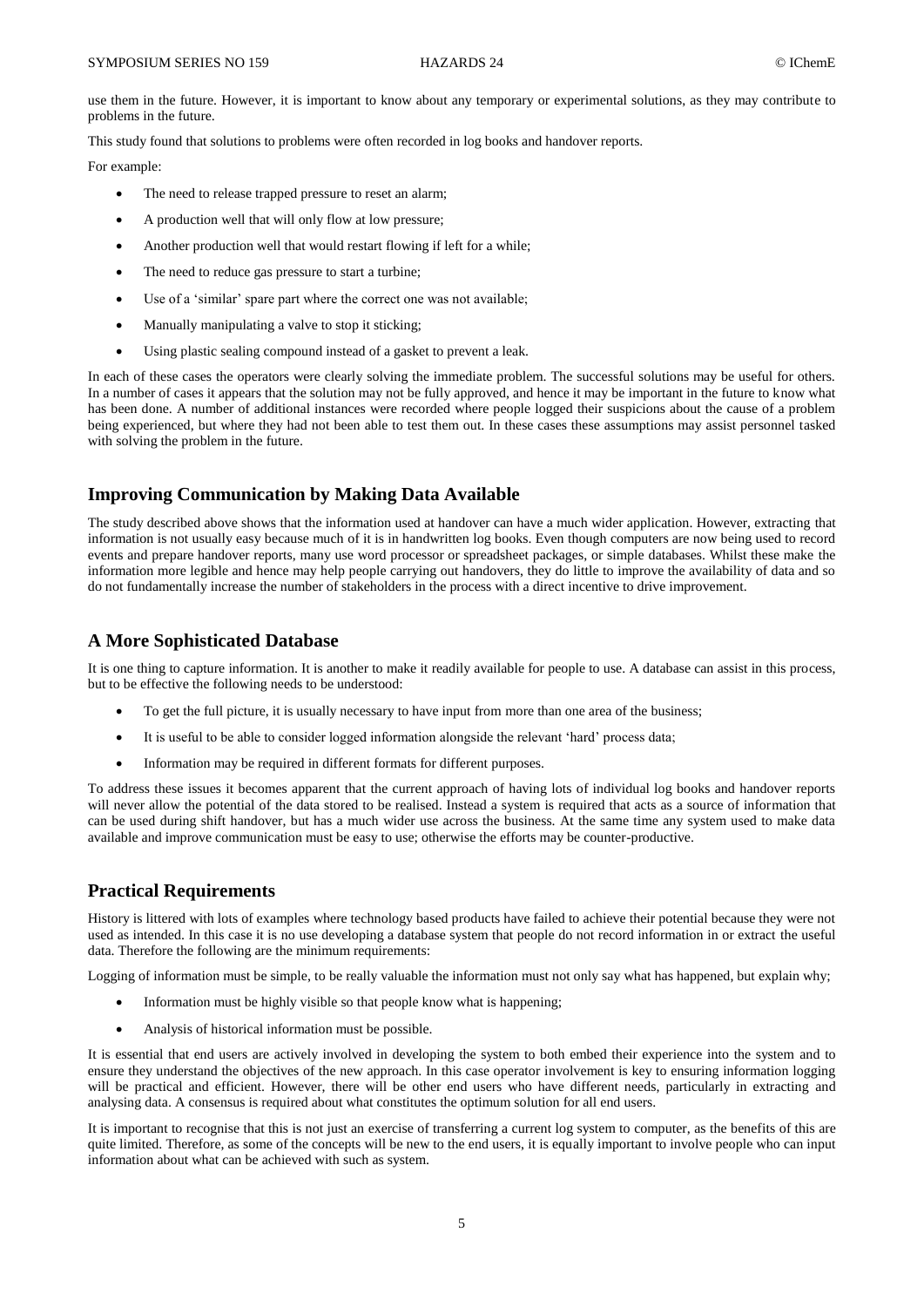Finally, whilst technology can assist the handover process, it can have negative consequences if not managed correctly. Robust systems must be in place that addresses the requirements for good communication at shift handover and between different job functions (most significantly between shift and day workers).

## **The Proposed Solution**

There is no intention to replace current arrangements with something completely new. Therefore, the proposed solution builds on the existing use of shift logs and handover reports. It assists by automating the process as far as possible and provides numerous functions and procedures that ensure handovers are as comprehensive and consistent as possible. Also, it makes information far more visible and this means there are more stakeholders with an interest in maximising the quality of shift handovers and who are more likely to intervene where these requirements are not achieved.

The old adage of 'rubbish in, rubbish out' certainly holds true in this case, especially since much of the information we are talking about is 'soft' in nature, being based on the observations of people rather than 'hard' plant data from instruments and control systems. The aim is to ensure all critical information relating to past, present, and future events are captured, will be visible and is supported by additional information including process data.

This will only be successful if the information that forms the basis of the handover is of high quality. This solution therefore encompasses the creation of operational logs and the subsequent use of that information for the benefit of managing the operation (of which handovers is a major use). In order to successfully underpin the handover process the solution must fulfil a number of key requirements:

- **Facilitate Logging of Information:** whatever method of capturing operational information is used, it will be, to some degree, an imposition on the operator. The proposed solution encourages quality logs by allowing most information associated with an entry to be made with a few mouse clicks. The operator is then only required to type the value added information, which generally explains why an event occurred. The operator is guided through the logging process in a structured way, ensuring all essential information is captured. This has added benefits for less computer literate operators as it minimises the input required.
- **Provide a Structured Logging Environment**: it is essential that any solution provides the flexibility to capture all the varied operational activities required in logs across the operation. At the same time, it is important to impose a level of structure on the logs to encourage consistency of input. Simply providing for free-format text entry provides flexibility but does not allow for a structured approach. The solution allows 'Event Hierarchies' to be pre-defined. Each log can have its own hierarchy tuned to the specific logging requirements. Each hierarchy point (an event that can be logged) can have its own template. This template defines the structure of the log entry and can accommodate any additional information to be captured, any rules on how the entry is shared or copied with other logs and any external documents to be attached or referenced. The level of structure imposed by the template is defined by the users. A template could in its simplest form be a simple free format text field. This template approach helps ensure that the same event logged over time will be logged in the same way and is of great benefit when reviewing and reporting on logs.
- **Allow for Easy Sharing of Information:** the solution allows log entries to be very easily shared across multiple logs throughout the operation. This can be automated if required to ensure important information is highly visible to the appropriate people or issues are effectively escalated.
- **Allow Quick Searching and Reporting of Logs:** the solution allows easy access to logs, whether it is the current shift reviewing the previous shift logs, engineers carrying out analysis of historic logs or management reporting across multiple logs. Providing the structured templates allows reports to be very easily built. This helps turn the logs from an operational record to be filed away into a live repository of valuable information. The logs become valuable assets of the business.

# **Supporting Shift Handover**

The handover process can encompasses a wide range of information including the logs of past events, the current plant status, and issues for future shifts. This is true for shift handovers that occur on a daily basis and for 'trip handovers' that may occur weekly, monthly or at longer intervals.

The solution has a number of functions specifically designed to facilitate the handover process, including; the ability to view logs across any timeframe, ability to flag important information, ability to add log entries to "To Do" lists in order to action issues across shifts and the ability to create, assign and track logbook tasks across shift teams.

One of the most important aspects of the solution is the ability for each area to configure its own log structures. This is a user centred solution that achieves buy-in from the user base and subsequently leads to higher quality logs. This is much more desirable than imposing a rigid system on operators that does not meet their own individual or departmental requirements.

It must be emphasised that any computerised solution to managing shift handovers can only support (and not replace) a well thought out and well followed handover procedure. The wider considerations are those of company and operational culture and discipline. A culture of open communications, continuous learning and continuous monitoring of process quality can be underpinned by a welldeveloped computerised system but cannot ultimately be controlled by such a system; the whole process starts and end with the organisations biggest asset - its people.

In implementing such a solution it is important to recognise that, as with any intervention in any system, there are always potential negative consequences. In this case there is the potential that making information more readily available over a computer network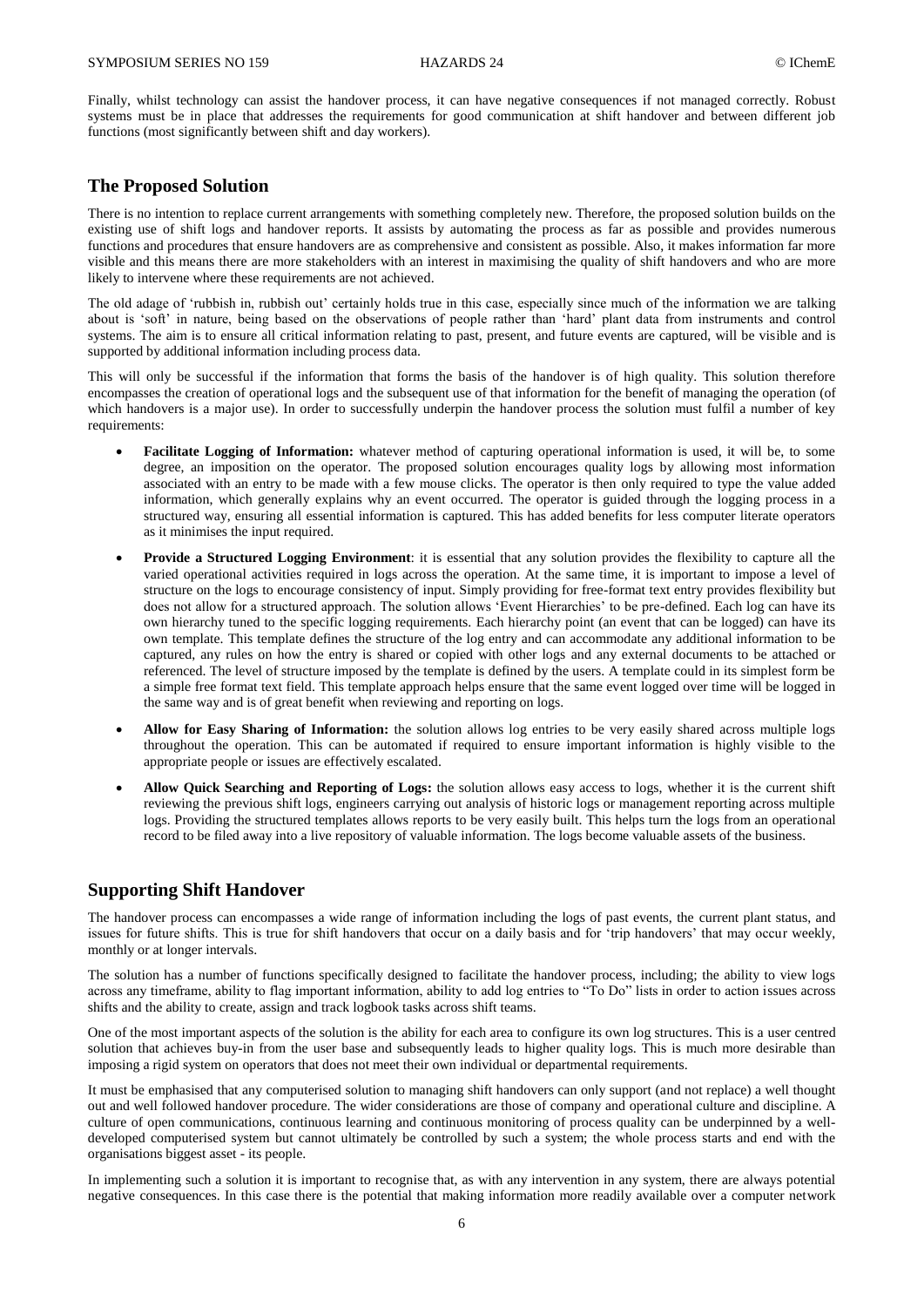may mean that people talk to each other less often. Whilst it is felt the way the solution works means more people will become interested in what is going on and hence are actually more likely to ask questions and discuss events, this is something that needs to be monitored as part of its implementation. Also, it is recognised that this solution may not currently be appropriate in places where a significant proportion of the workforce either do not have access to a computer or lack the appropriate skills.

This solution has been in use with great success within several large operations with user bases in the 100s. One large site in the UK has used it for over three years. It replaced many paper based and individual computer based logs with a single, integrated solution that allows operational knowledge to be shared 24 hours a day whilst interfacing with other existing operational systems. In another case a large power generation and distribution company used the solution to develop an integrated logging system across its diverse range of sites and corporate level functions. Following a pilot project, the solution was implemented across the company in four months. As well as practical benefits such as more consistent logs and improved availability of information, cultural improvements have been experienced including operators having a better understanding of the value of high quality logs, shift handovers are much more efficient because the high visibility of information enables the oncoming team quickly get 'up to speed' and allows them to ask insightful questions to ensure they fully understand the issues.

## **Case Study**

During 2006/07, a series of events in the industry coupled with the publication of various asset integrity guidance, prompted energy company Scottish Power (a subsidiary of Spanish utility Iberdrola), to consider the impact of major incidents on its business. As a result it made process safety management a priority.

It looked to the chemical and major hazard industries for good practice. It has taken this learning and good practice to develop process safety audit and management tools, and identified certification to PAS 55 (Asset Management Specification) as a goal. This has made dramatic improvements in its management of risk, delivering significant cost savings to the business.

The Institute of Chemical Engineers recognised this achievement by awarding Scottish Power first prize in the 2010 IChemE category of innovation in process safety.

Early on in the Programme a partnership was formed with the Amor Group to develop an integrated data management system that pulls performance data for Key Performance Indicators (KPI) from core operational business applications used to manage the business and asset integrity.

The smart use of IT means data management systems are integrated into process plant and other 'day-to-day' operational systems. This enables the company to drill down through each headline KPI to reveal the underlying transactions, assess near-time performance of each generating station and to see trending information and progress towards the agreed targets. The information is available to everyone in the company at any time enabling them to identify and act upon problems within their system before it affects their business/safety.

This information is not stand alone and is part of a complete programme covering plant, people and process. It sits within an overarching leadership framework where senior management has a good understanding of process safety and the direct links to business performance.

One potential weaknesses identified across the business was shift handover. Traditional methods were considered to be not rigorous enough for the management of complex, asset intensive environments.

Indeed, as a critical factor in safety management and assurance, operational logging and reporting must form part of a wider Process Safety Management System (PSMS). In many organisations, plant safety and asset integrity is often held back by manual shift handover and logging – leaving critical information detailed within distinctly disparate and inaccessible systems. Such an approach does not provide a basis for an in-depth shift handover procedure, compromising not only the effectiveness of this process, but wider asset integrity and performance.

A primary example of electronic shift logging in the wider context of driving safety and asset integrity has been evidenced at ScottishPower, as part of their push to become a high reliability organisation. As a result of their aim to achieve PAS 55 certification they established an approach to asset management that optimises performance and delivers tangible benefits to the business.

From the outset, the project contained both Business Subject Matter Experts and IT representatives to align IT with the evolving Process Safety Management System. It was clear from analysis of the current logging regime within the business that there wasn't a consistent approach taken and that the level of detail of logged events and the handover process across the business varied greatly. The decision on what should be logged and handed over must not be allowed to rest with the individuals on shift but instead should be determined by the business.

This approach was adopted by Scottish Power who developed and updated their operations standards to include standards on Shift Handover and Operational Logging, providing clear guidance to operations staff and setting out the minimum expectation in a consistent way across all of its assets. .

The smart use of IT – including the use of handheld data loggers; implementation of an automated KPI dashboard logging leading and lagging indicators; in addition to embedding operational logging reporting software as a key process – has meant that critical data management systems are integrated into process plant and other 'day-to-day' operational systems.

By identifying the core IT systems that provide the data necessary for the management of each risk control system, integrating this information into a comprehensive framework and making it available across all generation sites, IT systems play a key role in the promotion of a culture of safety within ScottishPower.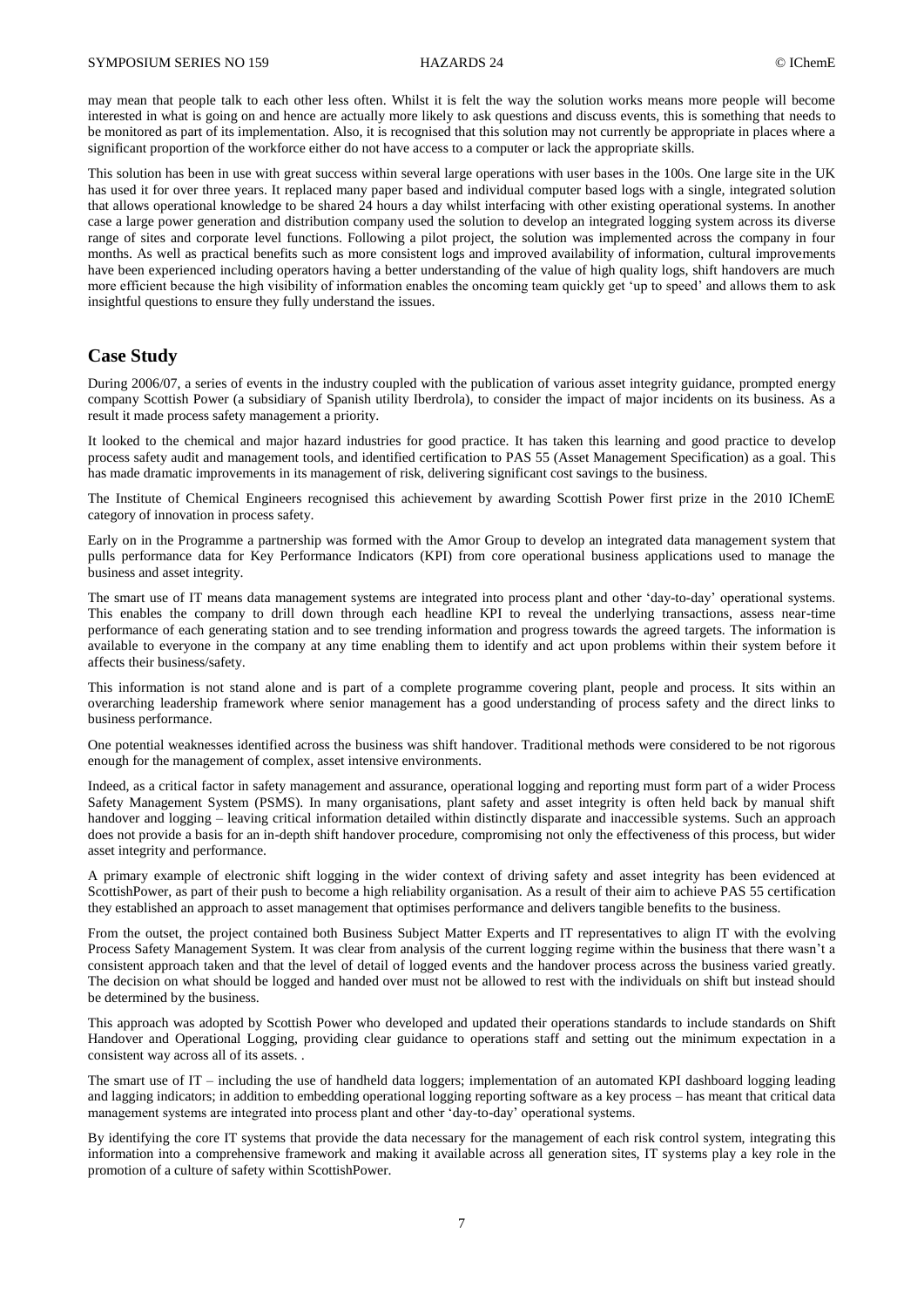IT is not the solution in itself, and must be supported by a more comprehensive programme of embedding safety within the organisational culture, but can provide a solid platform from which an effective asset management and PSMS can grow.

ScottishPower is a leading example to all asset intensive industries as to how a process safety framework, supported by robust operational systems such as operational logbook software systems, can deliver tangible business benefits.

### **Conclusions**

There is no doubt that communication is a critical activity and poor communication has contributed to major accidents. Shift handover is one communication event that has been shown to have the potential to create significant risk. However, it has received relatively little attention and the guidance available is rather limited.

The goal of shift handover has been defined as "the accurate, reliable communication of task-relevant information across shift changes, thereby ensuring continuity of safe and effective working." To do this oncoming personnel have to gain an accurate understanding of plant status so that they are able to make correct decisions and initial appropriate actions as required.

Improving shift handover requires systems to be in place that include procedures, training and assessment, monitoring and audit. Also, it is necessary to address the behavioural aspects, which may be something that organisations have tended to shy away from. Structured log books and handover reports can assist the face-to-face aspect of a shift handover. In addition, it is important to recognise that certain circumstances such as ongoing maintenance and deviations from normal operation create higher risk and need careful consideration during handover.

This paper proposes an approach to improving communication that is complementary to developing and improving the communication aspects. It aims to make information recorded at handover a more valuable resource. Studies show information about all aspects of operation are often recorded in shift logs and handover reports, including information about human errors, minor incidents, routine tasks and solutions to problems. This can be used across the business to improve safety, reliability, production, and environmental performance.

To make the information more available it is suggested that a computer based database solution is required. This goes beyond simply converting log books into computer form, and instead results in a comprehensive source of management information that has many uses, as well as supporting shift handover. The advantages of this approach include:

- Important information becomes more visible;
- Better information is available when making operational and strategic decisions;
- Time is saved in logging events, meaning more value-added information can be recorded;
- Information flows much better across the organization;
- A full audit trail is provided.

A computer based approach has many potential benefits, but it must be remembered that the behaviour of users will have the greatest influence on shift handover effectiveness. Any improvement must reflect the human factors involved. However, shift handover is a critical activity and should be a high priority for any organisation working in a hazardous industry. Key issues include [IP 2006]:

- Provision of clear procedures/written guidance describing the key information to be exchanged and how this should be done (e.g. word of mouth, in writing or both);
- Providing training and having systems to ensure employees are competent to use handover procedures;
- Carrying out regular and thorough monitoring and auditing;
- Involving employees in the examination and improvement of the practices;
- Updating systems in light of information from incidents and accidents due to shift handover problems and bringing this to the attention of employees.

### **References**

BP 2005, Fatal Accident Investigation report – Isomerization Unit Explosion Final Report – Texas City, Texas USA.

Brazier 1996, Sources of Data for Human Factors Studies in the Process Industry. PhD Thesis, Edinburgh University

BSTG 2006, Initial report – recommendations requiring immediate action, published by Buncefield Standards Task Group on the HSE website.

BSTG 2007, Safety and environmental standards for fuel storage sites – Buncefield Standards Task Group final report

Campbell 1987, Small Size Event Data Banks. Reliability data bases: proceedings of the Ispra course, ed. Amendola, A. Keller, Z. publ. D. Reidel Publishing Company.

COMAH Competent Authority 2011, Buncefield: Why did it Happen?

Commission of Inquiry into the loss of the 'Bourbon Dolphin' 2008, The loss of the "Bourbon Dolphin" on 12 April 2007